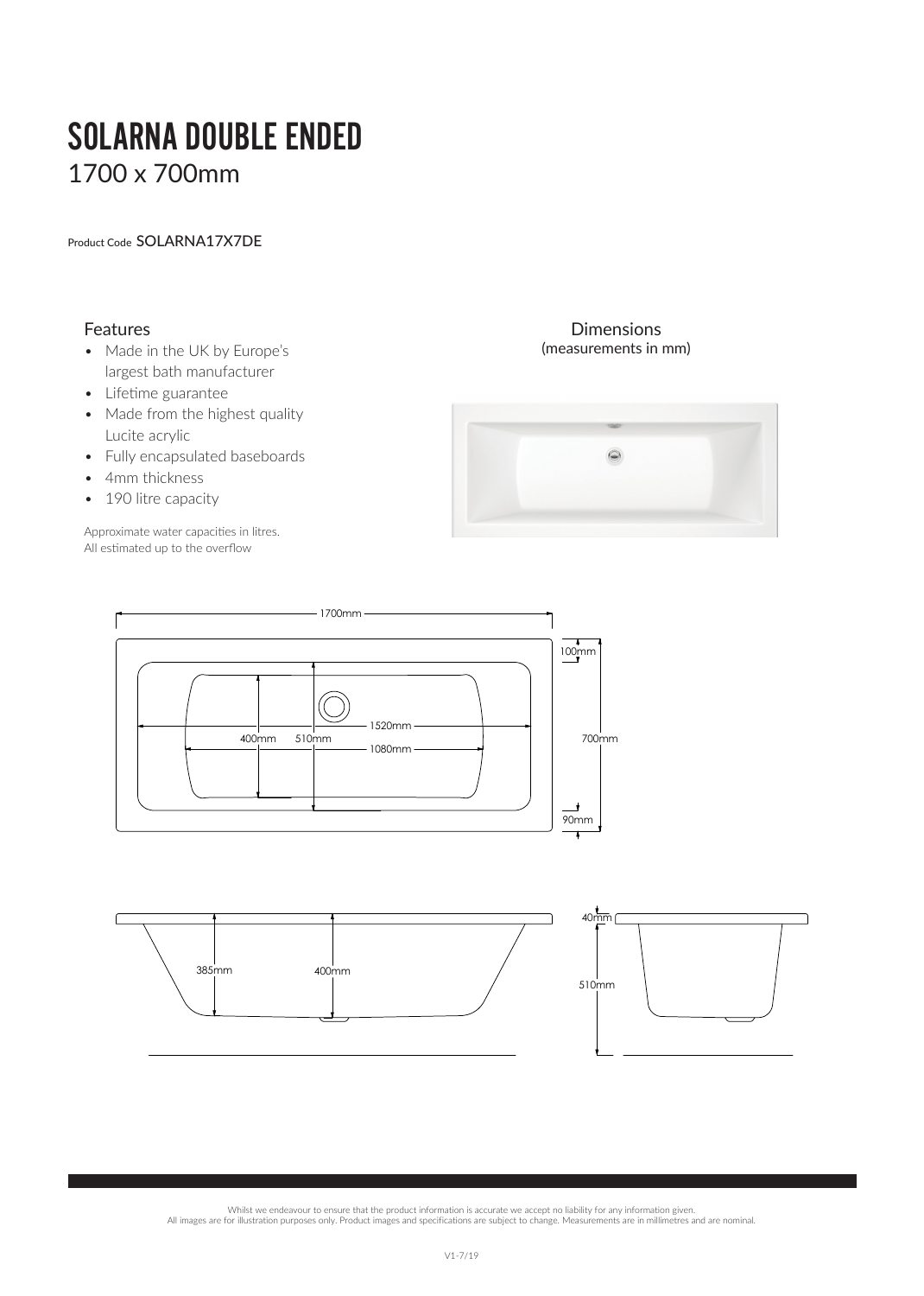# SOLARNA DOUBLE ENDED 1700 x 750mm

Product Code SOLARNA17X75DE

## Features

- Made in the UK by Europe's largest bath manufacturer
- Lifetime guarantee
- Made from the highest quality Lucite acrylic
- Fully encapsulated baseboards
- 4mm thickness
- 209 litre capacity

Approximate water capacities in litres. All estimated up to the overflow

### Dimensions (measurements in mm)







Whilst we endeavour to ensure that the product information is accurate we accept no liability for any information given.

All images are for illustration purposes only. Product images and specifications are subject to change. Measurements are in millimetres and are nominal.